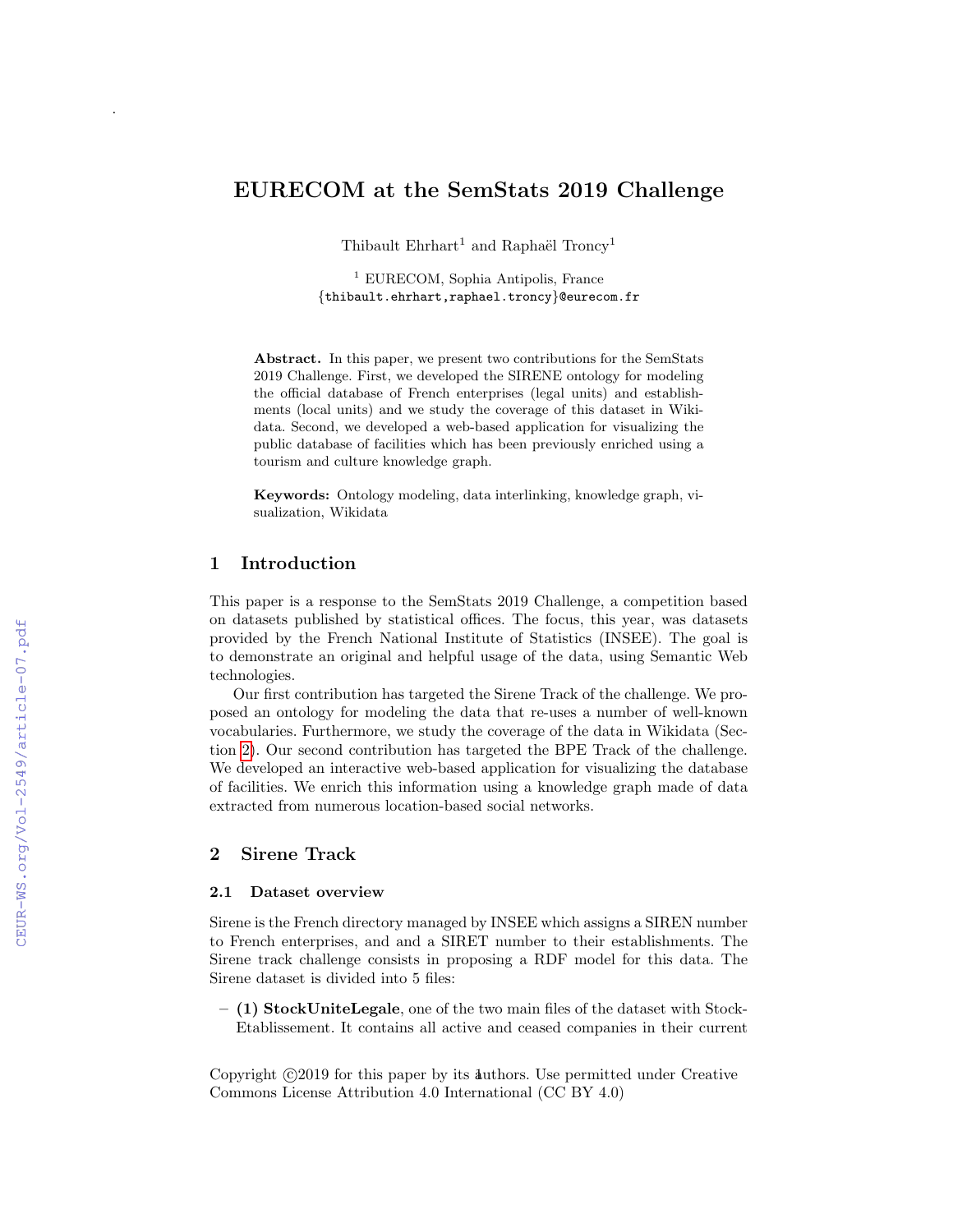state in the directory. A legal unit is a legal entity governed by public or private law. This legal entity can be: a legal person whose existence is recognized by law independently of the persons or institutions that own it or who are members of it; or a natural person, who, as an independent, can carry on an economic activity.

- (2) StockEtablissement, the second main file, which contains all active and closed establishments in their current state in the directory.
- (3) StockEtablissementLiensSuccession, the list of predecessors and successors of establishments.
- $-$  (4) StockUniteLegaleHistorique, a set of values of certain variables historized in the Sirene directory for all the companies.
- (5) StockEtablissementHistorique, a set of values of certain variables historized in the Sirene directory for all the establishments.

The data is saved in CSV format and is updated on a monthly basis. Ceased businesses and closed establishments are included, providing access to Sirene data since 1973.

### 2.2 Re-using popular vocabularies

We need a model that can represent all the data in the Sirene database. For this, we re-used existing vocabulary, which we expanded when necessary. Our modeling work was initially based on  $\omega$ BusinessGraph, an ontology made to represent the basic informations of a company. It uses several other vocabularies, including W[3](#page-1-2)C  $\text{Org}^1$  $\text{Org}^1$ , W3C  $\text{RegOrg}^2$  $\text{RegOrg}^2$ , FOAF<sup>3</sup>, schema.org<sup>[4](#page-1-3)</sup>, and ADMS<sup>[5](#page-1-4)</sup>.

W<sub>3</sub>C Org is an ontology designed to publish information about organizations and organizational structures. It is intended to provide a generic and reusable basic ontology that can be expanded or specialized for use in particular situations.

W<sub>3</sub>C RegOrg is a vocabulary used to represent registered organizations. It is an extension of the W3C Org ontology and is designed to describe organizations that have acquired legal status through a formal registration process, typically in a national or regional register. This ontology focuses only on companies, and excludes natural persons.

### 2.3 SKOS controlled vocabulary

We also defined a controlled vocabulary to represent the legal categories and the employee groups. The vocabulary of legal categories is organized in hierarchical form. A 3-level hierarchy corresponds to the existing one from the data provided by Sirene. The URI of the entity is based on the code of the legal category.

<sup>2</sup> Thibault Ehrhart and Raphaël Troncy

<span id="page-1-0"></span> $<sup>1</sup>$  <https://www.w3.org/TR/vocab-org/></sup>

<span id="page-1-1"></span> $^2$  <https://www.w3.org/TR/vocab-org/>

<span id="page-1-2"></span><sup>3</sup> <http://xmlns.com/foaf/spec/>

<span id="page-1-3"></span><sup>4</sup> <https://schema.org/>

<span id="page-1-4"></span><sup>5</sup> <https://www.w3.org/TR/vocab-adms/>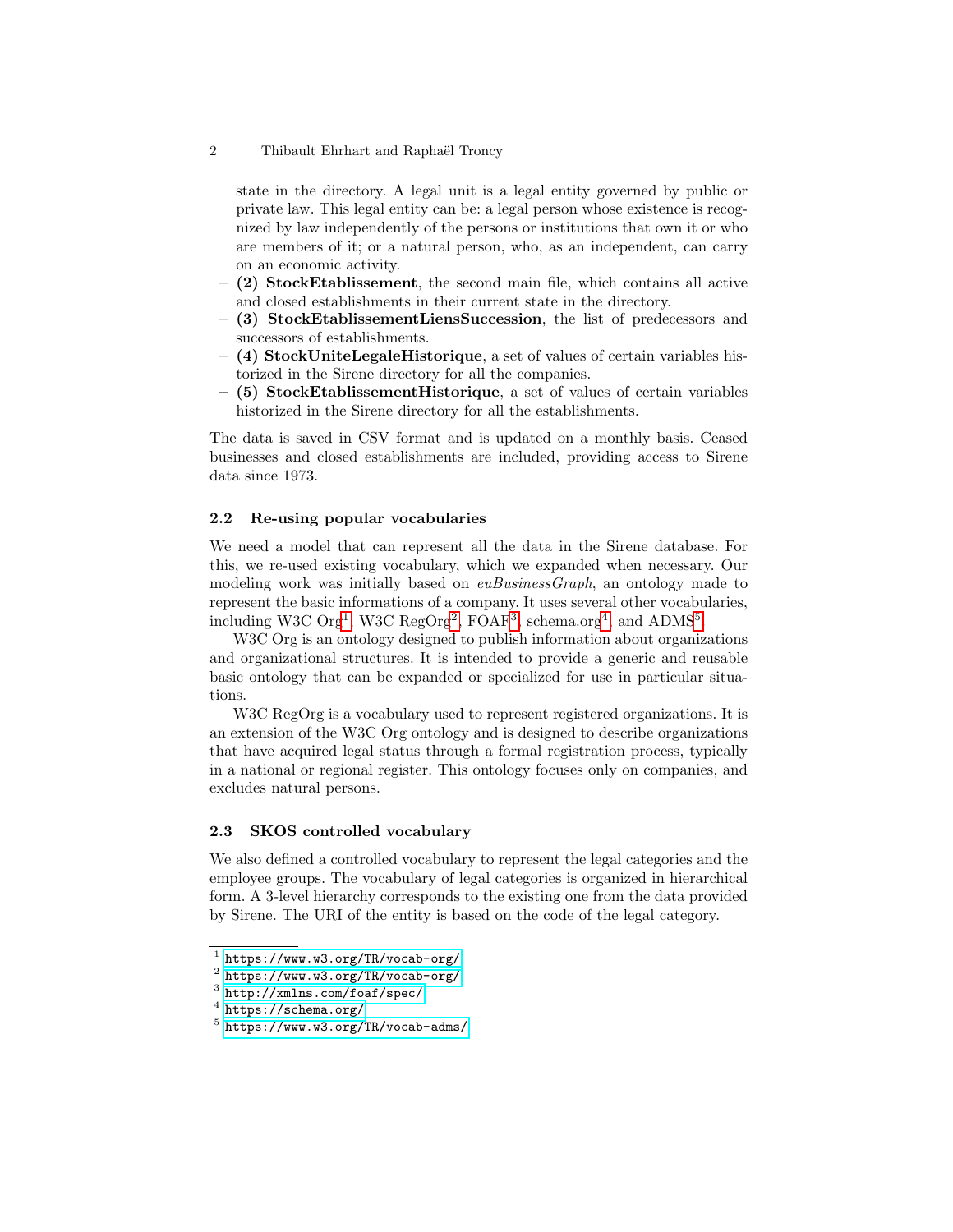```
Listing 1.1. Samples from the legal categories vocabulary
```

```
<http://sirene.eurecom.fr/categorie-juridique/> a skos:ConceptScheme ;
   rdfs:label "Catégories juridiques" Ofr ;
   rdfs: comment "La nomenclature des catégories juridiques retenue
       dans la gestion du répertoire Sirene, répertoire officiel d'
       immatriculation des entreprises et des établissements, a été é
       laborée sous l'égide du comité interministériel Sirene.\n\nC'
       est une nomenclature àvocation inter-administrative, utilisée
       aussi dans la gestion du Registre du Commerce et des Sociétés.
       Elle sert de référence aux Centres de Formalités des
       Entreprises (CFE) pour recueillir les déclarations des
       entreprises."@fr ;
   dct:created "2019-10-01"^^xsd:date ;
   dct:modified "2019-10-01"^^xsd:date .
<http://sirene.eurecom.fr/categorie-juridique/5> a skos:Concept ;
   skos:inScheme<br/> <http://sirene.eurecom.fr/categorie-juridique/> ;
   skos: prefLabel "Société commerciale"@fr .
<http://sirene.eurecom.fr/categorie-juridique/54> a skos:Concept ;
   skos:broader <http://sirene.eurecom.fr/categorie-juridique/5> ;
   skos:inScheme <http://sirene.eurecom.fr/categorie-juridique/> ;
   skos: prefLabel "Société àresponsabilité limitée (SARL)"@fr .
<http://sirene.eurecom.fr/categorie-juridique/5422> a skos:Concept ;
   skos:broader <http://sirene.eurecom.fr/categorie-juridique/54> ;
   skos: inScheme <http://sirene.eurecom.fr/categorie-juridique/>;
   skos: prefLabel "SARL immobilière pour le commerce et l'industrie (
       SICOMI)"@fr .
...
```
The employee group vocabulary uses the schema:QuantitativeValue class and contains intervals of the number of employees, with a minimum value and a maximum value. There are 1[6](#page-2-0) employee groups defined by  $Sirene<sup>6</sup>$ .

Listing 1.2. Example of employee group

```
<http://sirene.eurecom.fr/tranche-effectif/11> a schema:
    QuantitativeValue ;
 schema:minValue "10"^^xsd:int ;
 schema:maxValue "19"^^xsd:int .
```
<span id="page-2-0"></span> $^6$ <https://www.sirene.fr/sirene/public/variable/tefen>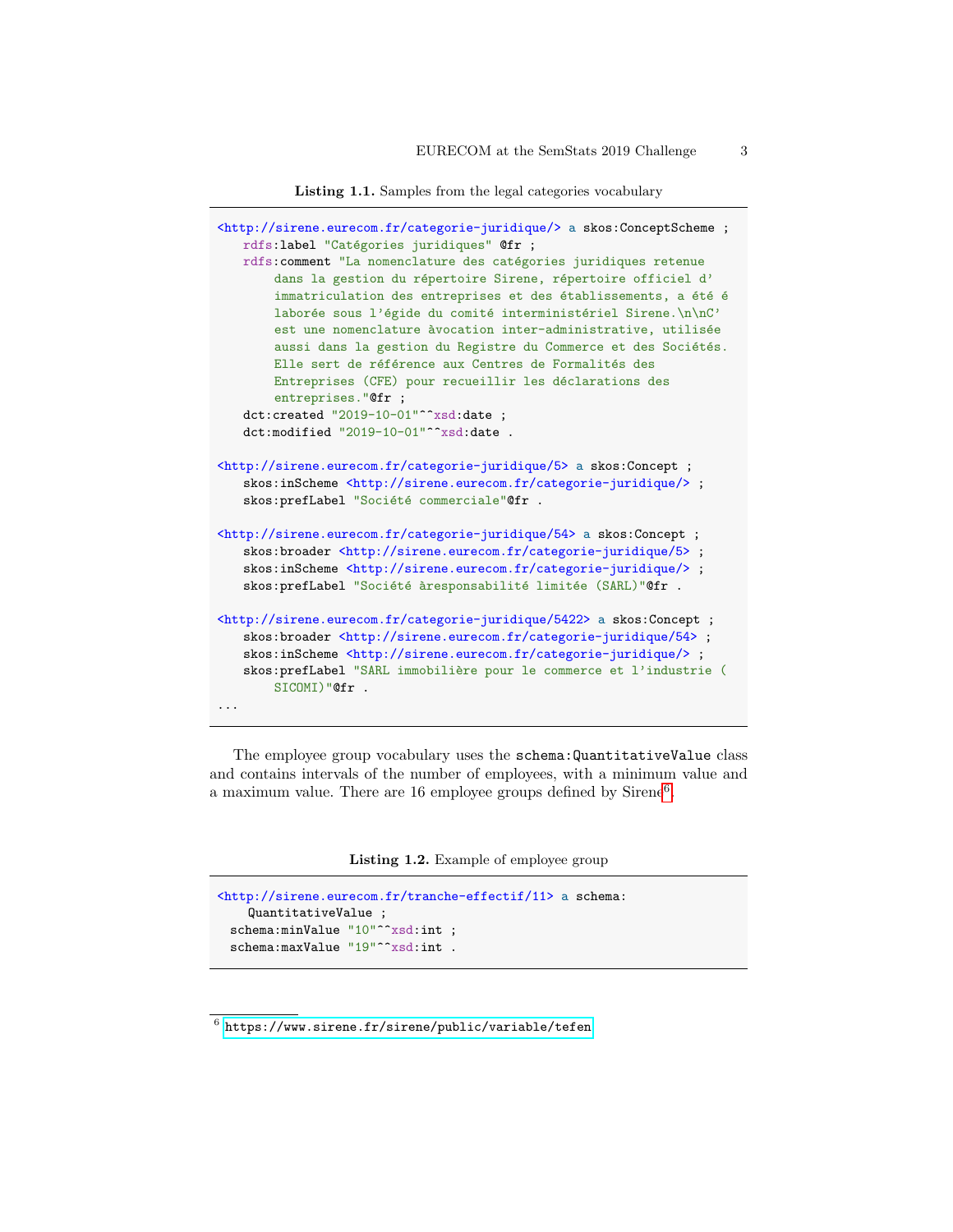#### 2.4 Sirene ontology and URI pattern

We started by creating a mapping between the properties defined in the dataset with those available in the different ontologies.

Legal units are mapped on rov:RegisteredOrganization by reusing the properties defined in this vocabulary. The URI of the legal unit is composed of the base URI followed by the SIREN number of the unit (e.g.  $\text{th}\text{t}$ )/sirene .eurecom.fr/siren/19450855200016>). The legal category uses the rov:orgType property and points to the category URI, as defined in our SKOS controlled vocabulary. The employee group value is mapped to schema:numberOfEmployees and points to the URI of the employee group as defined in our ontology.

Establishments are mapped to rov:RegisteredOrganization and org:Site. The URI of the establishment is composed of the base URI followed by the SIRET number of the establishment (e.g.

<http://sirene.eurecom.fr/siret/32517500032>). The establishment's address is mapped to the org:siteAddress property which points to a URI made from the establishment's URI followed by /address (e.g. <http://sirene.eurecom.fr /siret/32517500032/address>). The link between the legal unit and the establishment is represented by the org:hasSite property. If etablissementSiege is set to true, then the link is also represented by the org:hasRegisteredSite property, which indicates that this is the primary site legally registered by the organization.

Organizational changes are mapped to org:ChangeEvent, where the properties org:originalOrganization and org:resultingOrganization are set to the URIs of the original and the resulting establishments. The URI of the succession link is composed of the URI database followed by a unique identifier generated from the SIRET numbers (e.g.  $\text{http://sirene.eurecom.fr/event}$ ) /32517500032-12345678901>).

Since none of the existing ontologies covered the complete scope we needed, we reused them where possible, and we created an extension called sirene:UniteJuridique, in the base URI http://sirene.eurecom.fr/ontology#.

Listing 1.3. Definition of UniteJuridique

```
sirene:UniteJuridique a owl:Class ;
   rdfs:isDefinedBy <http://sirene.eurecom.fr/ontology#> ;
   rdfs:label "Unité Juridique"@fr ;
   rdfs:isDefinedBy sirene: .
```
This owl:Class is also complemented with 37 properties that are based on the name of the variables from the Sirene dataset.

Listing 1.4. List of properties from Sirene Ontology for the UniteJuridique class  $s$ irene: identifiant Association Unite Legale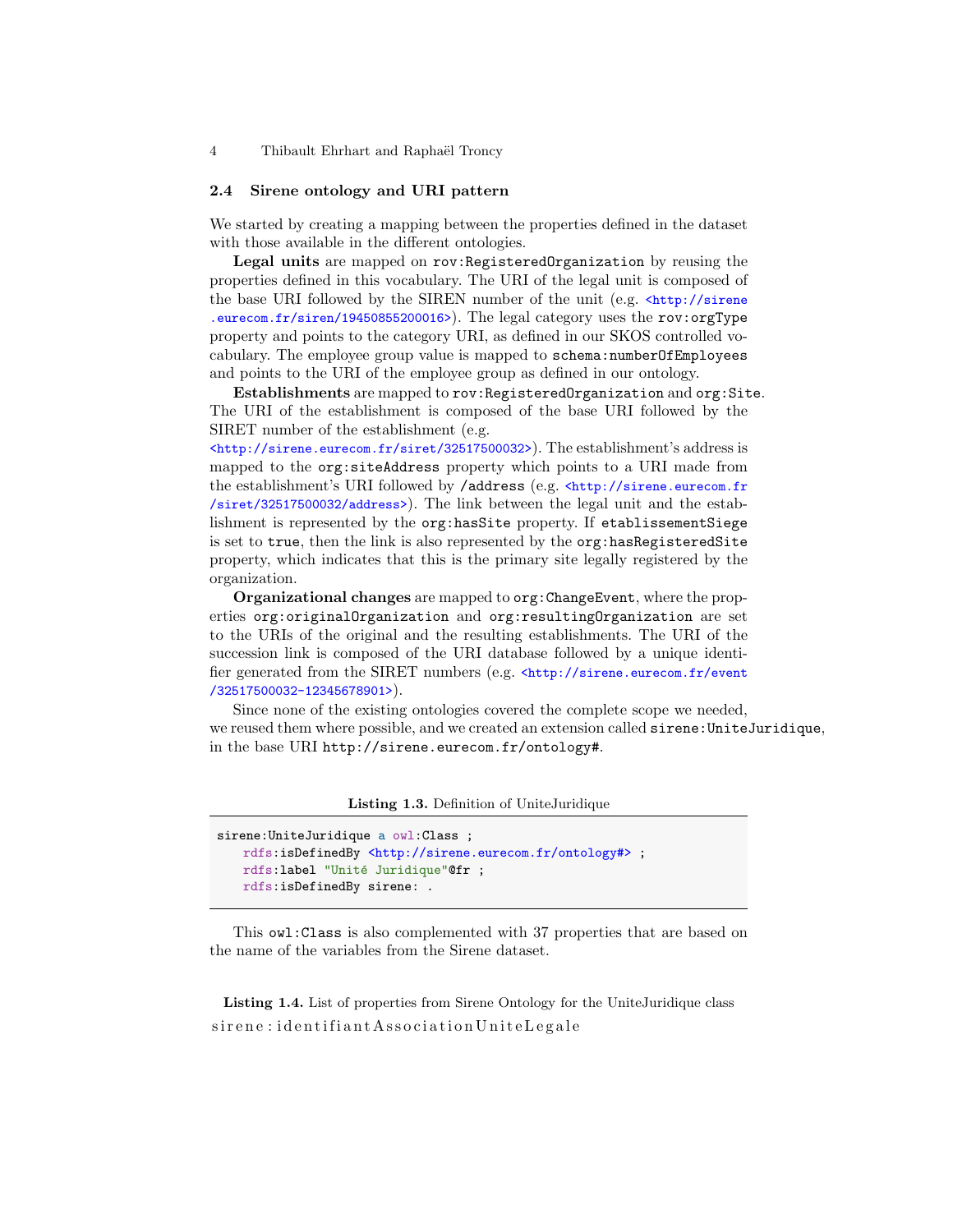sirene : nicSiegeUniteLegale sirene: nombrePeriodesUniteLegale sirene : economie Sociale Solidaire Unite Legale sirene : categorie Entreprise sirene : caractereEmployeurUniteLegale sirene : annee Effectifs Unite Legale  $s$ ir e n e : an nee Categorie Entreprise  $s$  i r e n e : statut Diffusion Unite Legale sirene : unitePurgeeUniteLegale sirene : activitePrincipaleEtablissement sirene : activitePrincipaleRegistreMetiersEtablissement sirene : annee Effectifs Etablissement  $s$  i r e n e : c a r a c t e r e Em ployeur E t a blissement sirene : codeCedexEtablissement sirene : codeCedex2Etablissement sirene: codeCommuneEtablissement sirene: codeCommune2Etablissement  $s$ irene: codePaysEtrangerEtablissement  $s$  irene: codePaysEtranger2Etablissement sirene : denomination Usuelle Etablissement sirene : distributionSpecialeEtablissement sirene : distribution Speciale 2 Etablissement  $s$  i r e n e : e t a blissement Siege  $s$ irene: etat Administratif Etablissement sirene: indice Repetition Etablissement  $s$ irene: indiceRepetition2Etablissement sirene : nic sirene: nombrePeriodesEtablissement  $s$ irene : nomenclatureActivitePrincipaleEtablissement  $s$  irene: statut Diffusion Etablissement  $s$  i r e n e : t r an s f e r t S i e g e sirene : continuiteEconomique

The data has been enriched with other sources by linking legal units and establishments with data from <http://entreprise.data.gouv.fr>. We have materialized this link usign the owl:sameAs property. The link points to https:// entreprise.data.gouv.fr/etablissement/<identifier>, where <identifier> corresponds to the SIREN number for legal units, or the SIRET number for establishments.

The following diagram shows an example of a materialized legal unit and the relationship with its establishment.

### 2.5 Studying Sirene coverage in Wikidata

We extracted the data from the Wikidata knowledge base using a SPARQL query to retrieve the entities with properties P1616 (SIREN number) and P3215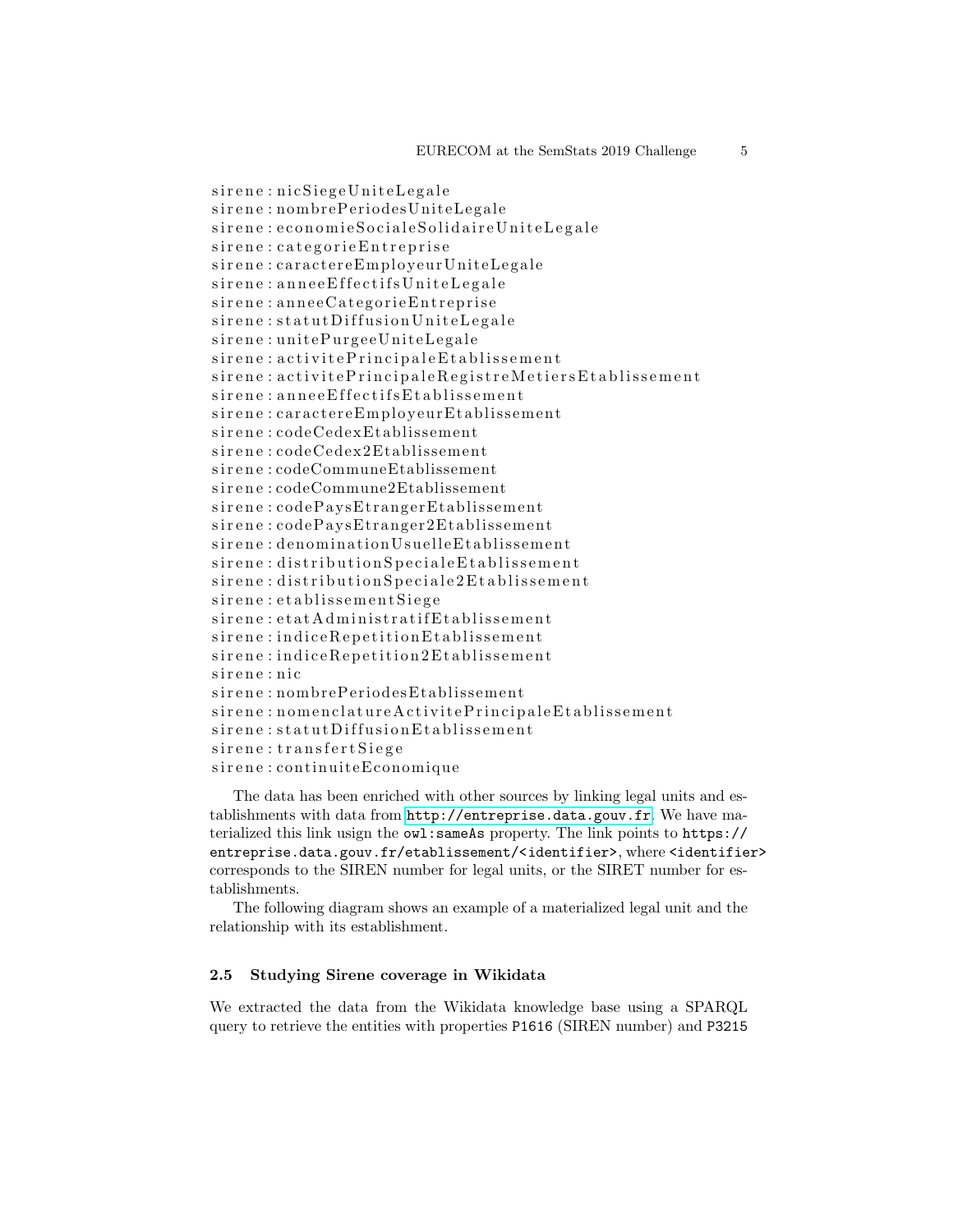Fig. 1. An example of a legal unit and its establishment modeled using the Sirene ontology for the French company Renault



(SIRET number). We get about 41k registered organizations and 374 registered establishments in Wikidata. We then link the entities together using their registration number. In the end, we get a list of links to the Wikidata pages of 40984 companies and 374 establishments, which are materialized thanks to the owl:sameAs property.

Listing 1.5. Example of entity linking between a legal unit from Sirene and a Wikidata page

```
<http://sirene.eurecom.fr/siren/19450855200016>
   owl:sameAs <https://www.wikidata.org/wiki/Q13334> .
```
## 3 BPE Track

### 3.1 Dataset overview

The permanent facilities database (or BPE for "Base de données Permanente des Installations") provides information on the level of facilities and services provided by a territory to its population. It lists over 2.5 million installations of a wide range of different types with their main features, most of which are geolocated.

The datasets provided for the challenge are separated into 3 folders:

- 1. bpe2018-facilities: contains data for each facility, in RDF format.
- 2. bpe2018-codelists: the code lists used, expressed in SKOS.
- 3. bpe2018-geo-quality: metadata on geolocation quality. The quality level is established according to the following rules: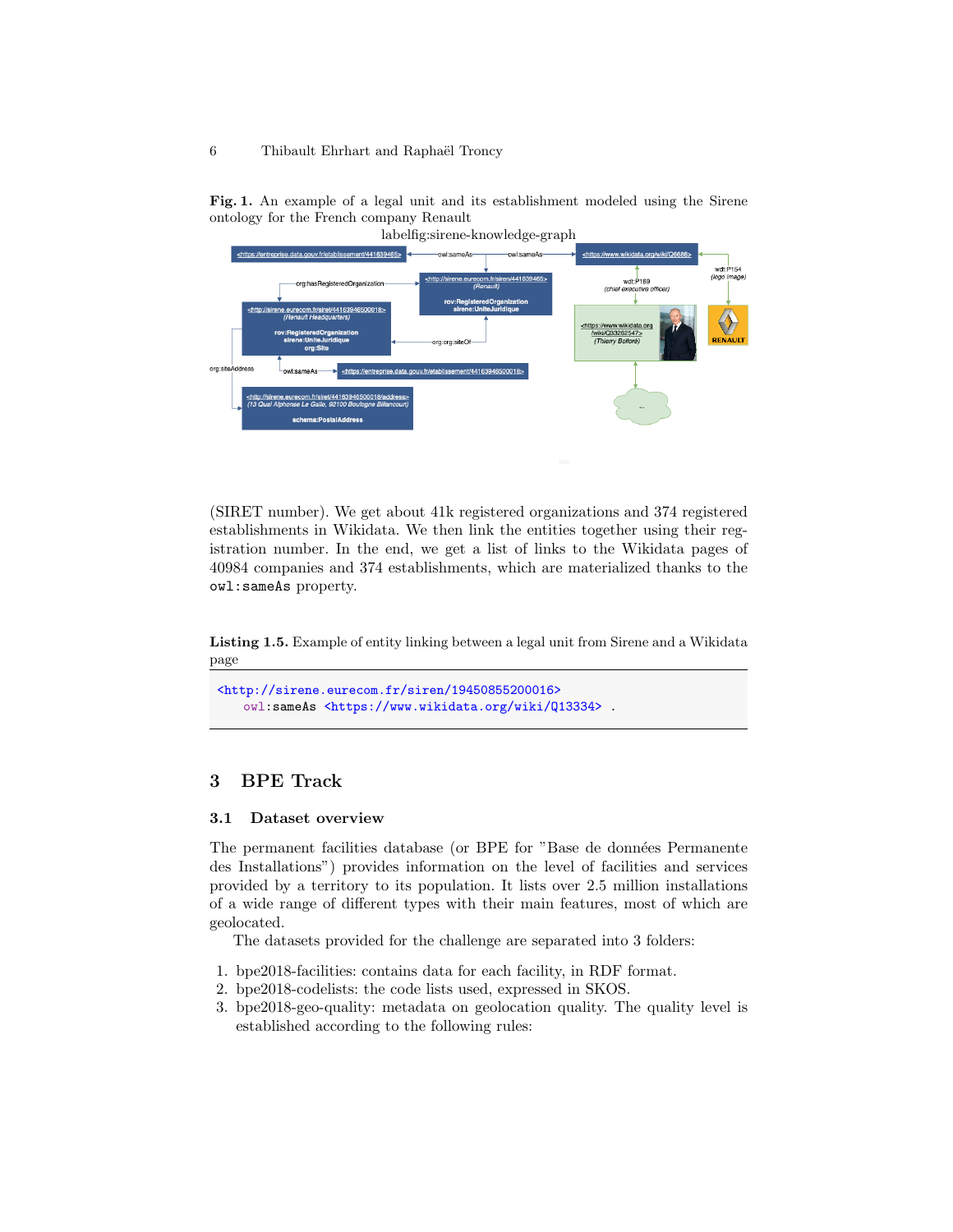- good: the difference of the coordinates  $(X, Y)$  provided with the reality of the ground is less than 100m;
- acceptable: the maximum deviation of the coordinates  $(X, Y)$  provided with the reality of the ground is between  $100m$  and  $500m$ ;
- $-$  bad: the maximum deviation of the coordinates  $(X, Y)$  provided with the reality of the field is greater than 500m and random imputations could be made.

The facilities data contains information about the creation date, category, commune number, and geolocation of each facility. The category refers to a SKOS controlled vocabulary that contains 3 levels of categories with 7 first level categories, 27 second level categories, and 187 third level categories. Geolocation uses Lambert-93 projection [7](#page-6-0) . In order to facilitate the computation of the distances and the visualization of the results, we decided to convert the geographic coordinates to WGS84 (World Geodetic System 1984), a frequently used coordinate system format.

### 3.2 City Moove Knowledge Graph

City Moove is a knowledge base specialized in the domain of tourism and city exploration. It contains descriptions of events, places, transportation facilities and social activities, collected from numerous local and global data providers. The entities in the knowledge base are deduplicated, interlinked and enriched using semantic technologies [\[1\]](#page-10-0). The query endpoint is available at  $https://kb.$ [city-moove.fr/sparql](https://kb.city-moove.fr/sparql).

The data model used in the City Moove knowledge base is based on a set of ontologies:  $\text{DOLCE+DnS}$  Ultralite<sup>[8](#page-6-1)</sup>, schema.org<sup>[9](#page-6-2)</sup>, Dublin Core<sup>[10](#page-6-3)</sup>, LODE<sup>[11](#page-6-4)</sup>, Location Core <sup>[12](#page-6-5)</sup>, Geo<sup>[13](#page-6-6)</sup>, Transit<sup>[14](#page-6-7)</sup>, Media Annotations<sup>[15](#page-6-8)</sup>, and Topo<sup>[16](#page-6-9)</sup>. In addition to using these ontologies, there is a system of categories that apply to both events and activities, and points of interest, using both the label and category description, as well as all the instances belonging to these categories. The result is represented using the SKOS language and in particular the axioms skos:closeMatch and skos:broadMatch. This vocabulary has 480 place categories.

During our experiment, we focused particularly on one of the largest areas available in the City Moove knowledge base which is the French Riviera, with

<span id="page-6-8"></span> $15$  <http://www.w3.org/ns/ma-ont#>

<span id="page-6-0"></span><sup>7</sup> [https://geodesie.ign.fr/?p=72&page=site\\_lambert93](https://geodesie.ign.fr/?p=72&page=site_lambert93)

<span id="page-6-1"></span><sup>8</sup> <http://ontologydesignpatterns.org/ont/dul/DUL.owl>

<span id="page-6-2"></span> $^9$  <http://schema.org/>

<span id="page-6-3"></span><sup>10</sup> <http://purl.org/dc/elements/1.1/>

<span id="page-6-4"></span><sup>11</sup> <http://linkedevents.org/ontology/>

<span id="page-6-5"></span><sup>12</sup> <http://www.w3.org/ns/locn/>

<span id="page-6-6"></span> $13 \text{ http://www.w3.org/2003/01/geo/wgs84_pos#}$  $13 \text{ http://www.w3.org/2003/01/geo/wgs84_pos#}$  $13 \text{ http://www.w3.org/2003/01/geo/wgs84_pos#}$ 

<span id="page-6-7"></span><sup>14</sup> <http://vocab.org/transit/terms/>

<span id="page-6-9"></span><sup>16</sup> <http://data.ign.fr/def/topo#>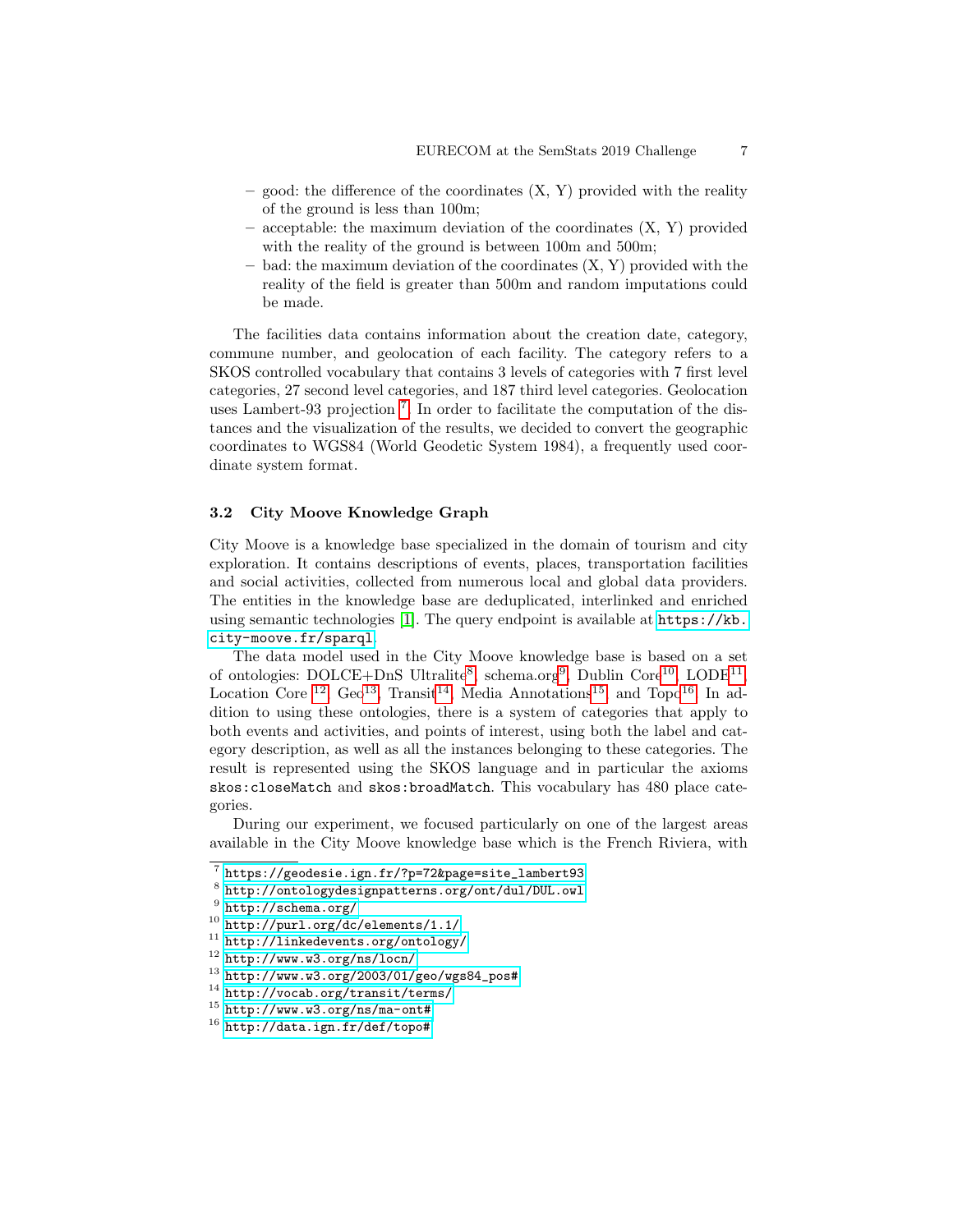nearly 339k locations collected to date. The dataset of the BPE contains 70k facilities on the Côte d'Azur.

### 3.3 Enriching BPE data using social media

We started by defining a mapping between the categories from BPE and those from the City Moove knowledge base. Across all categories of the BPE, we have managed to map 59 of them with at least or more categories of City Moove. We have materialized these relations through RDF triples using the owl:sameAs property.

Listing 1.6. Samples from the mapping between BPE categories and City Moove categories

```
<http://data.linkedevents.org/kos/3cixty/touristinformationcenter>
<http://www.w3.org/2002/07/owl#sameAs>
<http://beta.id.insee.fr/codes/territoire/typeEquipement/G104> .
<http://data.linkedevents.org/kos/3cixty/bank>
<http://www.w3.org/2002/07/owl#sameAs>
<http://beta.id.insee.fr/codes/territoire/typeEquipement/A203> .
<http://data.linkedevents.org/kos/3cixty/postoffice>
<http://www.w3.org/2002/07/owl#sameAs>
<http://beta.id.insee.fr/codes/territoire/typeEquipement/A206> .
...
```
In order to enrich the data of the BPE with those of the City Moove knowledge base, we must first link the entities based on properties common to both sets of data. For this, we use the geographical position and the mapping of the categories. The objective is to calculate a similarity score between each entity, by minimizing the score obtained. The distance is calculated using the Haversine formula. The weight of the geographical quality is defined as follows: 1.0 if the quality is bad, 0.8 if the quality is acceptable, 0.6 if the quality is good.

Given the low number of links on the category mapping, we set the weight to 0.1, in order to favor geographic distance rather than categorization. The formula for calculating the similarity score can be summarized as follows:

```
score = (distanceInMeters * geoWeight) + (catMatch * catWeight) (1)
```
where: score is the similarity score,  $distanceInMeters$  is the distance in meters between the two geographic positions,  $q\in W\neq q\in W$  is the weight of the geographic quality,  $catMatch$  is equal to 0.0 when the categories match, or 1.0 otherwise and *catWeight* is the weight of category mapping.

The scores obtained are then normalized in order to be contained in an interval between 0 and 1, where 1 corresponds to the best score, and 0 to the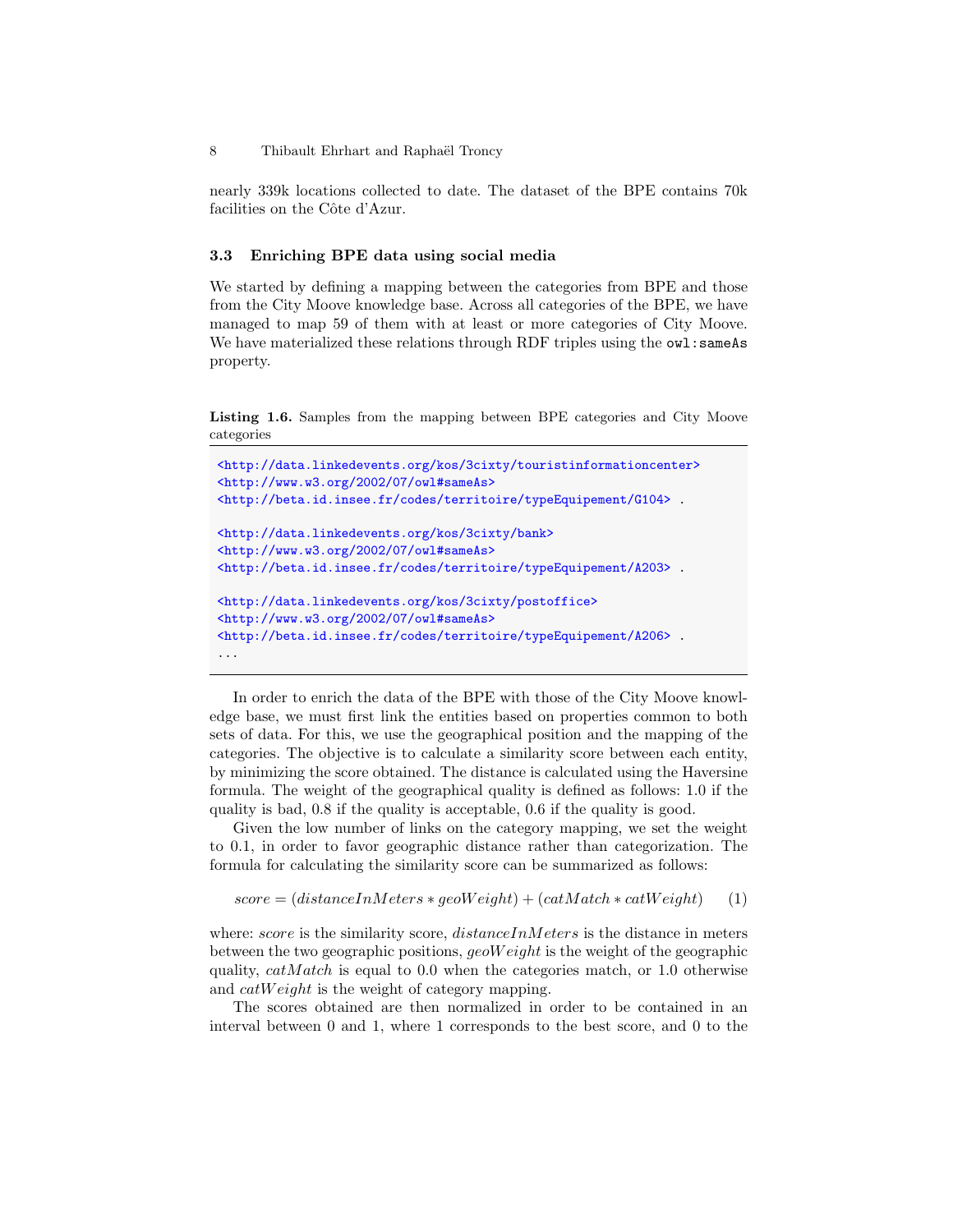worst score. Finally, the results are converted into RDF using the Expressive Declarative Ontology Alignment Language (EDOAL) format<sup>[17](#page-8-0)</sup>, which makes it possible to represent the relations between two entities in the form of RDF triples.

<span id="page-8-1"></span>Listing 1.7. Example of an alignment between a facility from BPE and a place from the City Moove knowledge base

```
<http://bpe.eurecom.fr/alignment/967> a align:Alignment;
   align:map [
 a align:Cell;
 align:entity1 <http://beta.id.insee.fr/territoire/equipement/14729731
      \ge;
 align:entity2 <http://data.linkedevents.org/location/86688656-84d6
      -3971-8467-5f78b6cfb7ab>;
 align:measure "1"^^xsd:float;
 align:relation "="
].
```
The properties align: entity1 and align: entity2 contain the URI of each entity, while align:measure contains the similarity score obtained in previous steps, and align: relation describes the kind of relation between the two entities. In the example of Listing [1.7,](#page-8-1) the entities are considered as perfectly equal.

### 3.4 Visualizing enriched BPE data

In order to be able to explore the results obtained, we have developed a web application presenting the user with a map of the world with each BPE device represented as a marker. The color of each marker is based on the second-level category given by the BPE. Only reconciled facilities with a minimum score of 0.8 are shown on the map.

When moving the mouse over a marker, a popup appears with the label, category and photo of the reconciled place. The data is queried directly from the City Moove knowledge base in real time using a Federated SPARQL Query[18](#page-8-2) which allows for executing queries distributed over different SPARQL endpoints.

Listing 1.8. Query being used to retrieve the data of a given facility from both the BPE graph and the City Moove knowledge base

SELECT ?ent1 ?ent2 ?geo ?capacite ?typeNotation ?typeNotationLabel ? businessType ?businessTypeLabel ?label ?poster ?streetAddress ? measure WHERE {

<span id="page-8-0"></span> $^{17}$ <http://alignapi.gforge.inria.fr/edoal.html>

<span id="page-8-2"></span><sup>18</sup> <https://www.w3.org/TR/sparql11-federated-query/>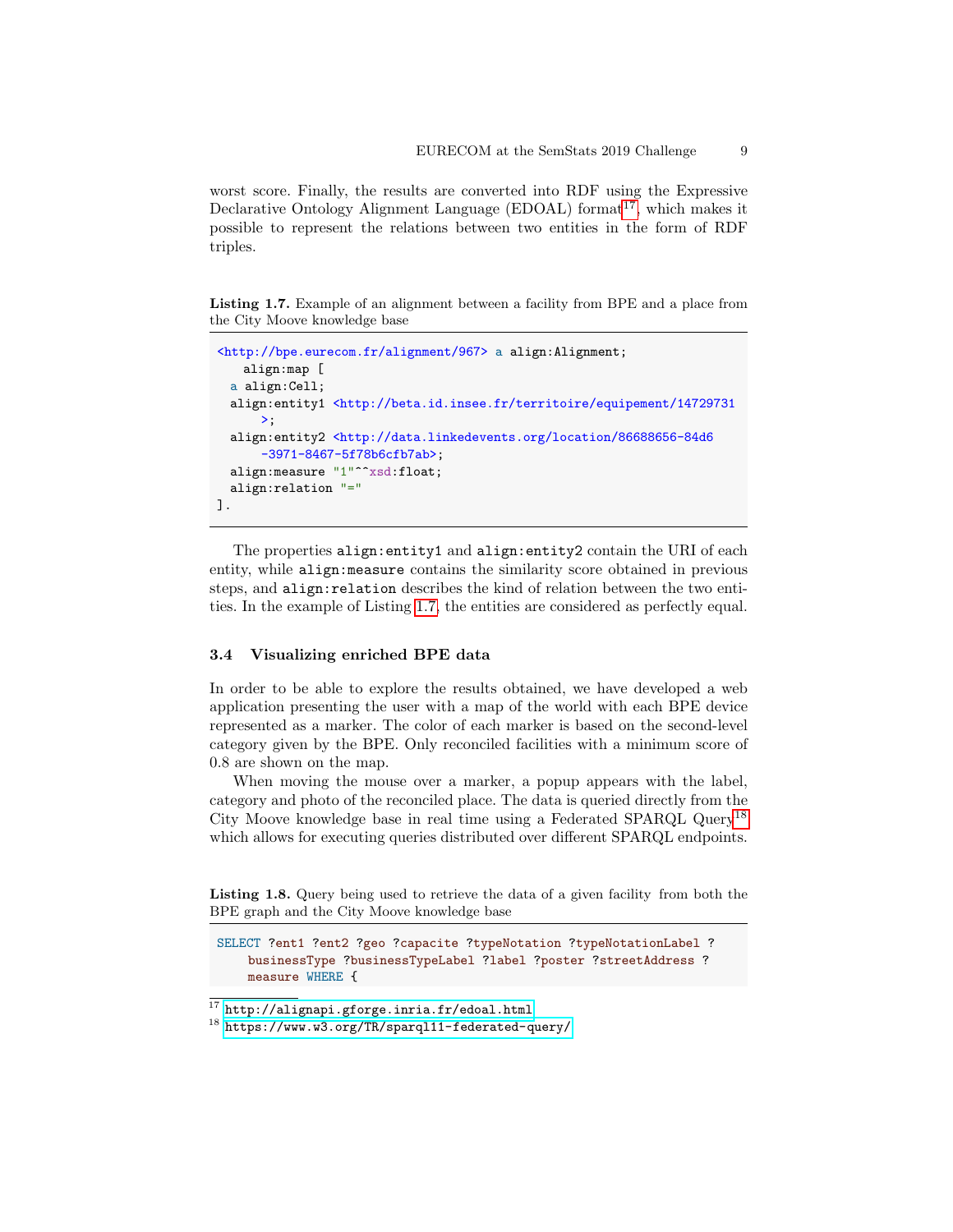

Fig. 2. Interactive web application enabling to visualize enriched BPE data, available

```
{
   SELECT ?ent1 ?ent2 ?measure WHERE {
       GRAPH <http://semstats.eurecom.fr/bpe/alignments> {
           <${uri}> a align:Alignment .
           <${uri}> align:map ?map .
           ?map align:entity1 ?ent1 .
           ?map align:entity2 ?ent2.
           ?map align:relation "=" .
           ?map align:measure ?measure .
           FILTER (?measure >= "0.8"^^xsd:float)
       }
   }
   ORDER BY DESC(?measure)
   LIMIT 1
}
GRAPH <http://semstats.eurecom.fr/bpe/facilities> {
   OPTIONAL { ?ent1 ibpe:capacite ?capacite . }
   ?ent1 dcterms:type ?type .
   GRAPH <http://semstats.eurecom.fr/bpe/codelists> {
       ?type skos:notation ?typeNotation .
       ?type skos:prefLabel ?typeNotationLabel .
   }
}
```